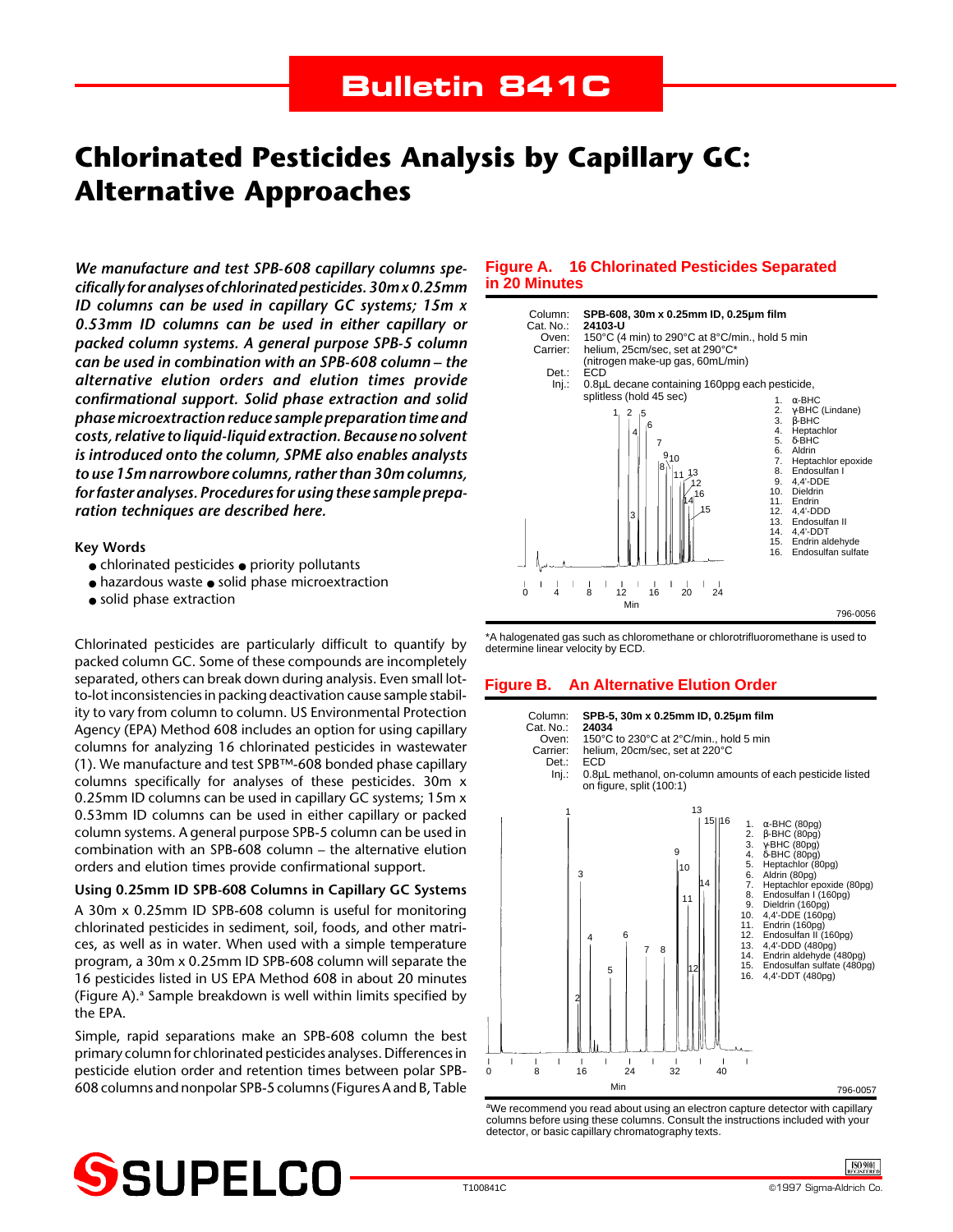1) enable you to use both columns jointly to confirm pesticide identities. Routine analyses can be done on an SPB-608 column, to take advantage of the shorter analysis time. If confirmation is necessary, the sample also can be analyzed on an SPB-5 column. A pesticide usually can be identified with confidence if it elutes from the two columns at the appropriate, complementary retention times (Table 1), and if the two peaks can be shown to represent approximately the same calculated concentration.

## **Table 1. Elution Orders and Retention Times for Chlorinated Pesticides on SPB-608 and SPB-5 Capillary Columns\***

| Compound                | t. SPB-608 | $tn$ SPB-5 | Compound           |
|-------------------------|------------|------------|--------------------|
| $\alpha$ -BHC           | 11.5       | 13.5       | $\alpha$ -BHC      |
| $\gamma$ -BHC (Lindane) | 12.7       | 15.1       | $\beta$ -BHC       |
| $\beta$ -BHC            | 13.0       | 15.5       | $\gamma$ -BHC      |
| Heptachlor              | 13.9       | 17.2       | $\delta$ -BHC      |
| $\delta$ -BHC           | 14.0       | 20.6       | Heptachlor         |
| Aldrin                  | 14.9       | 23.5       | Aldrin             |
| Heptachlor epoxide      | 16.4       | 26.8       | Heptachlor epoxide |
| Endosulfan I            | 17.4       | 29.7       | Endosulfan I       |
| 4,4'-DDE                | 17.9       | 31.9       | Dieldrin           |
| Dieldrin                | 18.2       | 32.1       | 4.4'-DDE           |
| Endrin                  | 19.1       | 33.9       | Endrin             |
| $4.4'$ -DDD             | 19.4       | 34.9       | Endosulfan II      |
| Endosulfan II           | 19.6       | 35.9       | 4.4'-DDD           |
| $4.4'$ -DDT             | 20.2       | 36.6       | Endrin aldehyde    |
| Endrin aldehyde         | 20.4       | 38.5       | Endosulfan sulfate |
| Endosulfan sulfate      | 20.9       | 39.1       | 4.4'-DDT           |

\*Under conditions listed in Figures A and B.

In addition to reducing analysis time, SPB-608 columns improve resolution of some of these pesticides. 4,4'-DDE and dieldrin are separated to baseline (Figure A) and therefore are easier to quantify. This separation is very difficult to obtain from an SPB-5 or equivalent column (Figure B). There is, however, loss of separation between heptachlor and δ-BHC on an SPB-608 column. When used in combination, an SPB-608 column and an SPB-5 column overcome all the resolution problems encountered in this analysis.

You can minimize analyte breakdown and adsorption problems by using cold on-column injection. Precautions must be taken with splitless injections to ensure reproducible analyses and minimize the possibility of analyte adsorption or breakdown. These include:

- 1. The injection sleeve must be designed for splitless injections. It must be clean and thoroughly deactivated to prevent compounds such as endrin and DDT from being adsorbed at low levels. The sleeve must be properly sealed in the injection port to prevent sample loss in the injector.
- 2. Injection port temperature must be between 200°C and 250°C, to maximize response and minimize analyte breakdown. Lower temperatures can cause incomplete vaporization, leading to poor response and peak broadening. Higher temperatures can cause breakdown of some pesticides.
- 3. The column should be installed to specified distances in both the injector and detector. Read and follow your instrument manufacturer's recommendations for column installation.
- 4. Make-up gas is necessary for the proper operation of an electron capture detector. Nitrogen and methane/argon are the two recommended make-up gases. Use helium or hydrogen as the carrier gas.
- 5. Column ends should be cut squarely and smoothly, and column or ferrule fragments should not be allowed to enter the column. In addition, we recommend using a guard column to keep nonvolatile residues out of the column. A 1m length of deactivated fused silica tubing can be connected to the column inlet by using a GlasSeal™ capillary column connector (see our catalog).
- 6. The solvent should dissolve the pesticides well and, for good focusing, should have a boiling point 20-30°C higher than the starting temperature of the analysis.

## **Using 0.53mm ID SPB-608 Columns in Capillary or Packed Column Systems**

0.25mm ID SPB-608 columns can be used only in dedicated capillary systems. 0.53mm ID SPB-608 columns have the same bonded phase as their 0.25mm ID counterparts, resolve the chlorinated pesticides just as effectively (Figure C), meet standards of inertness, low bleed, and reproducibility acceptable to the EPA, and are thoroughly deactivated to prevent sample breakdown. A 0.53mm ID column can be rinsed to remove accumulated contaminants that affect quantification. The advantage to using a 0.53mm column is that it can be installed in a packed column system, by using our injector and detector conversion kits (Figure D). These conversion devices are inexpensive, easy to install or remove, and eliminate the need for a sample splitter, thus eliminating both the expense and the discrimination problems associated with splitters.

When we compared the performance of a 0.53mm ID SPB-608 column and a packed column, using both isothermal and temperature programmed conditions, the capillary column provided greater resolution and faster analysis (Figure C). Temperature programming provided the best results – all 16 pesticides were resolved in 12 minutes. The programmed mode provided sharp peaks and increased sensitivity – especially for later eluting components. Under isothermal conditions, the 16 pesticides were resolved in about 17 minutes, and methoxychlor was eluted in 34 minutes. One of the internal standards, bromobenzene, was not separated from mirex. The isothermal analysis is slower than the programmed analysis, but it can be used with older packed column instruments (Figure E) that do not have temperature programming capability, or adequate flow control in the 3mL/ minute range needed for programmed analysis.

To meet EPA requirements for analysis of priority pollutant chlorinated pesticides, a column must meet demanding standards. Inertness is determined by evaluating the breakdown of DDT and endrin, using an electron capture detector (ECD). Under either isothermal or temperature programmed conditions, 0.53mm ID SPB-608 columns meet the criteria of less than 3% breakdown of 4,4'-DDT to 4,4'-DDD and 4,4'-DDE, and less than 10% endrin breakdown to endrin aldehyde. Test results show that in isothermal analyses 4,4'-DDT breakdown is less than 1%, and endrin breakdown is less than 2%. In programmed analyses breakdown is 1% for DDT and 3% for endrin.

To ensure that each SPB-608 column meets or exceeds the EPA criteria for analyzing picograms of chlorinated pesticides, we measure the relative response for 4,4'-DDT and endrin. 0.53mm ID columns successfully met the EPA criteria for both isothermal and temperature programmed conditions.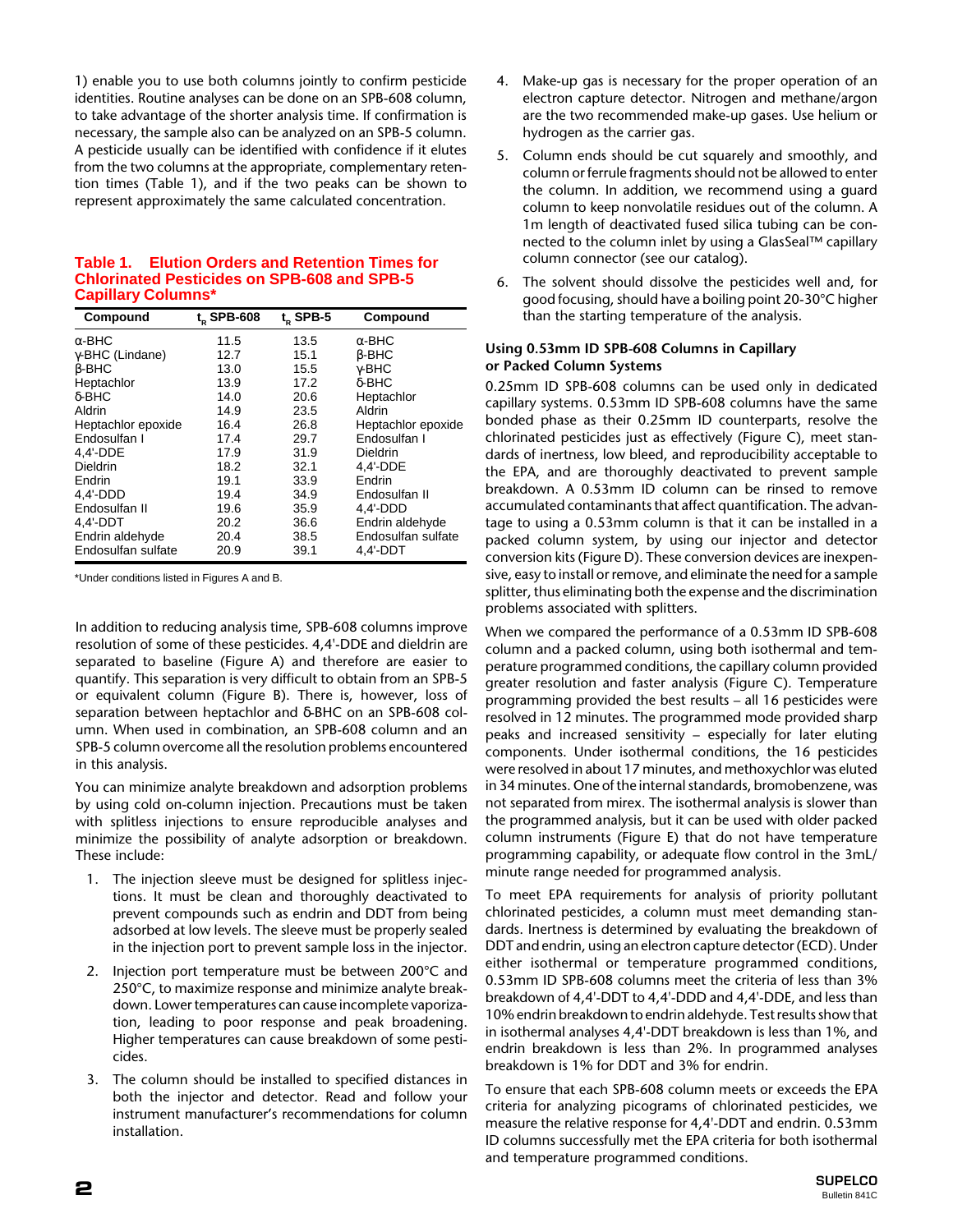## **Figure C. Faster Analysis and Greater Resolution of EPA Method 608 Pesticides**

**Figure D. Packed Column Instrument Converted to Wide Bore Capillary Column Use**



# Column: **SPB-608, 15m x 0.53mm ID, 0.5µm film**

Oven: 150°C (4 min) to 280°C at 16°C/min., hold 5 min Carrier: helium, 38cm/sec (3cc/min)

- Det.: ECD<br>Inj.: 0.6µl
	- 0.6µL decane containing 120pg each pesticide, direct injection

#### **Wide Bore Capillary Column: Pesticides Resolved in Less Than 13 Minutes**







## **Figure E. Isothermal Analysis, for Older Packed Column Instruments**



- Oven:<br>:Carrier: arrier: helium, 20mL/min<br>Det.: ECD
	-
	- Det.: ECD<br>Inj.: 0.6µl 0.6µL decane containing 120ng each pesticide, direct injection

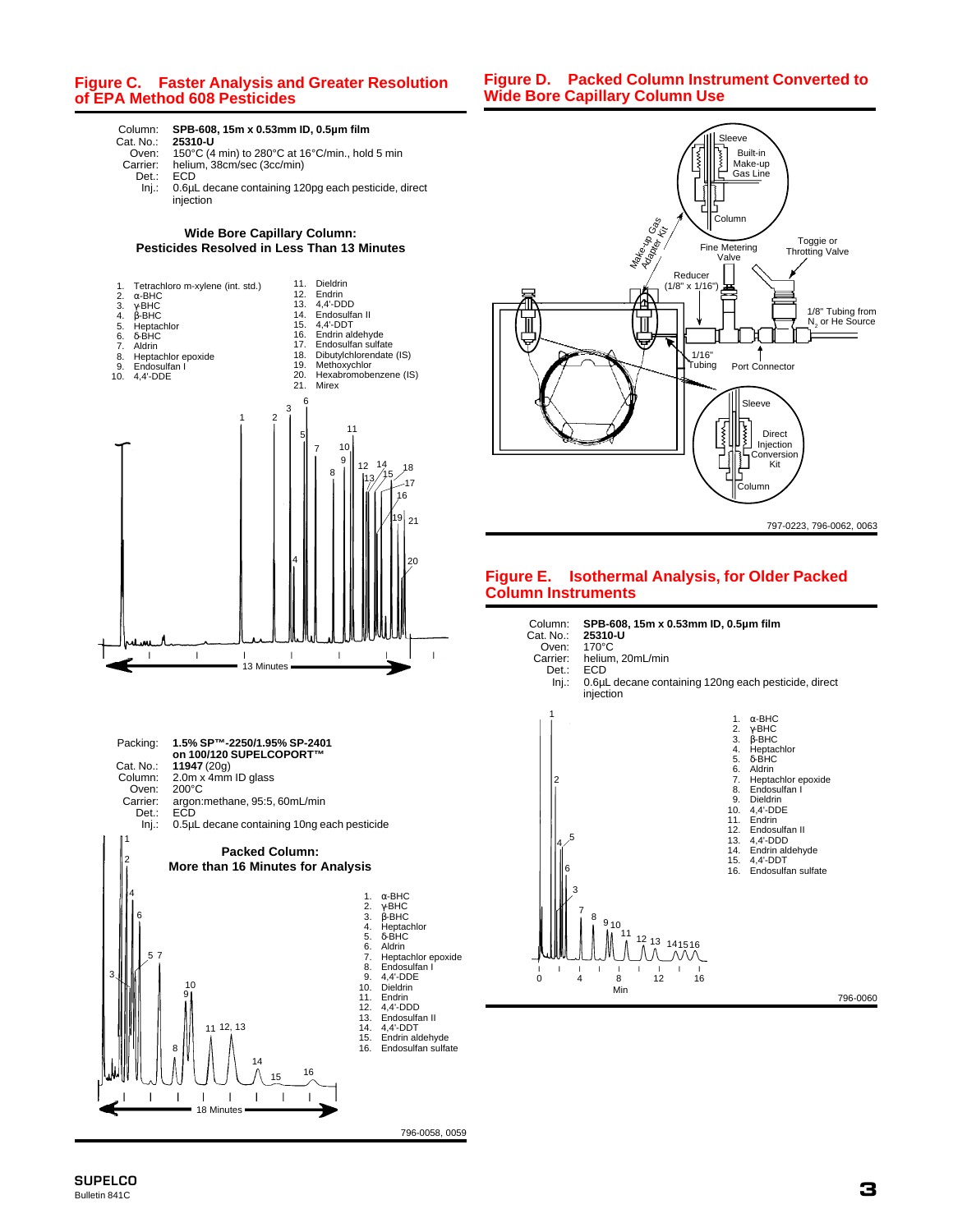In addition to being a suitable replacement for packed columns in EPA Method 608, a 0.53mm ID column can be used to analyze chlorophenoxy herbicide methyl esters in water (US EPA Method 615) or solid waste (EPA Method 8150). In addition to the eight herbicides specified in these methods, Garlon, Picloran, and Blazer® – three compounds whose potential environmental effects are of current interest – also are clearly resolved (Figure F). Procedures differ for isolating the herbicides from water or solid waste samples, but once the herbicides are isolated, they are effectively resolved on a 0.53mm ID SPB-608 column.

## **Figure F. Chlorophenoxy Herbicides: US EPA Methods 615 and 8150**



#### **Monitoring Chlorinated Pesticides in Hazardous Waste Sites**

30m x 0.53mm ID SPB-608 capillary columns are suitable for monitoring chlorinated pesticides in samples from abandoned waste sites, according to the US EPA Contract Laboratory Program (CLP) March 1990 Statement of Work (2), and from waste sites currently in use, according to EPA Method 8081. Although the two methods have similar column performance requirements, the CLP method specifies stringent inertness, resolution, and linearity requirements for the wide-bore (0.53mm ID) capillary GC column to be used. Using the CLP method requirements as the measure of SPB-608 column performance ensures that the column also meets Method 8081 requirements.

We evaluated a 0.53mm ID SPB-608 column, using the test mixtures specified in the CLP method, to measure resolution, column inertness, and system linearity. Each mix contains the same two surrogate compounds, tetrachloro-m-xylene and decachlorobiphenyl. Column performance, measured using a resolution check mixture containing seven target pesticides at concentrations of 10-100ng/mL, exceeded the CLP method requirement that resolution between adjacent peaks be greater than 60% of the height of the shorter peak. The analytes in the resolution check mix were resolved to the baseline, including the pairs of analytes cited in the method as having the poorest resolution on a DB-608 column: γ-chlordane/endosulfan I, 4,4'- DDE/dieldrin, and methoxychlor/endrin ketone (Figure G).

### **Figure G. Baseline Resolution of Target Compounds**

|                                                    | Column:<br>Cat. No.:<br>Oven.:<br>Carrier:<br>Det.:<br>Inj.:                                                                                      | 25312<br>helium, 5mL/min<br>ECD, 300°C                                                         | SPB-608, 30m x 0.53mm ID, 0.5um film<br>150°C (0.5min) to 275°C at 6°C/min<br>2µL, direct, 200°C, analyte concentrations shown on figure |                    |                   |                          |
|----------------------------------------------------|---------------------------------------------------------------------------------------------------------------------------------------------------|------------------------------------------------------------------------------------------------|------------------------------------------------------------------------------------------------------------------------------------------|--------------------|-------------------|--------------------------|
| 1.<br>2.<br>3.<br>4.<br>5.<br>6.<br>7.<br>8.<br>9. | y-Chlordane (10ng/mL)<br>Endosulfan I (10ng/mL)<br>4,4'-DDE (20ng/mL)<br>Dieldrin (20ng/mL)<br>Methoxychlor (100ng/mL)<br>Endrin ketone (20ng/mL) | Tetrachloro-m-xylene (20ng/mL)<br>Endosulfan sulfate (20ng/mL)<br>Decachlorobiphenyl (20ng/mL) |                                                                                                                                          |                    | 7                 |                          |
|                                                    | 0                                                                                                                                                 | ı<br>5                                                                                         | 1<br>ı<br>10<br>Min                                                                                                                      | 5<br>$2_{3}$<br>15 | 8<br>6<br>I<br>20 | 9<br>L<br>25<br>794-0029 |

Column inertness is evaluated using a mixture of six target pesticides at concentrations of 10-250ng/mL. Decomposition of either endrin or 4,4'-DDT must not exceed 20%, and their combined decomposition must be less than 30%. Endrin recovery is determined by measuring the two by-products, endrin aldehyde and endrin ketone. 4,4'-DDT recovery is determined by measuring the by-products 4,4'-DDD and 4,4'-DDE. The SPB-608 column easily met the inertness criteria in the CLP pesticides method. Endrin decomposition was 8.7%. All decomposition was in the form of endrin ketone; no measurable amounts of endrin aldehyde were evident. 4,4'-DDT decomposition was 0.16%, in the form of 4,4'-DDE. No measurable amounts of 4,4'-DDD were evident. The combined decomposition of 4,4'-DDT and endrin on this column was 8.86%.

The linearity of the instrument, including the column, is determined by calculating the percent relative standard deviation (%RSD) for the calibration factors from a three-point calibration curve for each pesticide and surrogate in individual solutions. Three concentration levels are used to determine linearity: a low concentration mix consisting of the target pesticides at 5-10ng/ mL, a mid-range concentration mix (4x low concentration) and a high concentration mix (16x low concentration). The target compounds are analyzed in two different standard mixes, A and B, to avoid coelutions. Absolute retention times are determined by calculating the mean retention time from both mixes. The CLP method allows the RSD for the calibration factors for up to two of the target analytes to be greater than 20% but less than 30%. The RSD for all other analytes must be less than 20%; RSD for the surrogates must be less than 30%.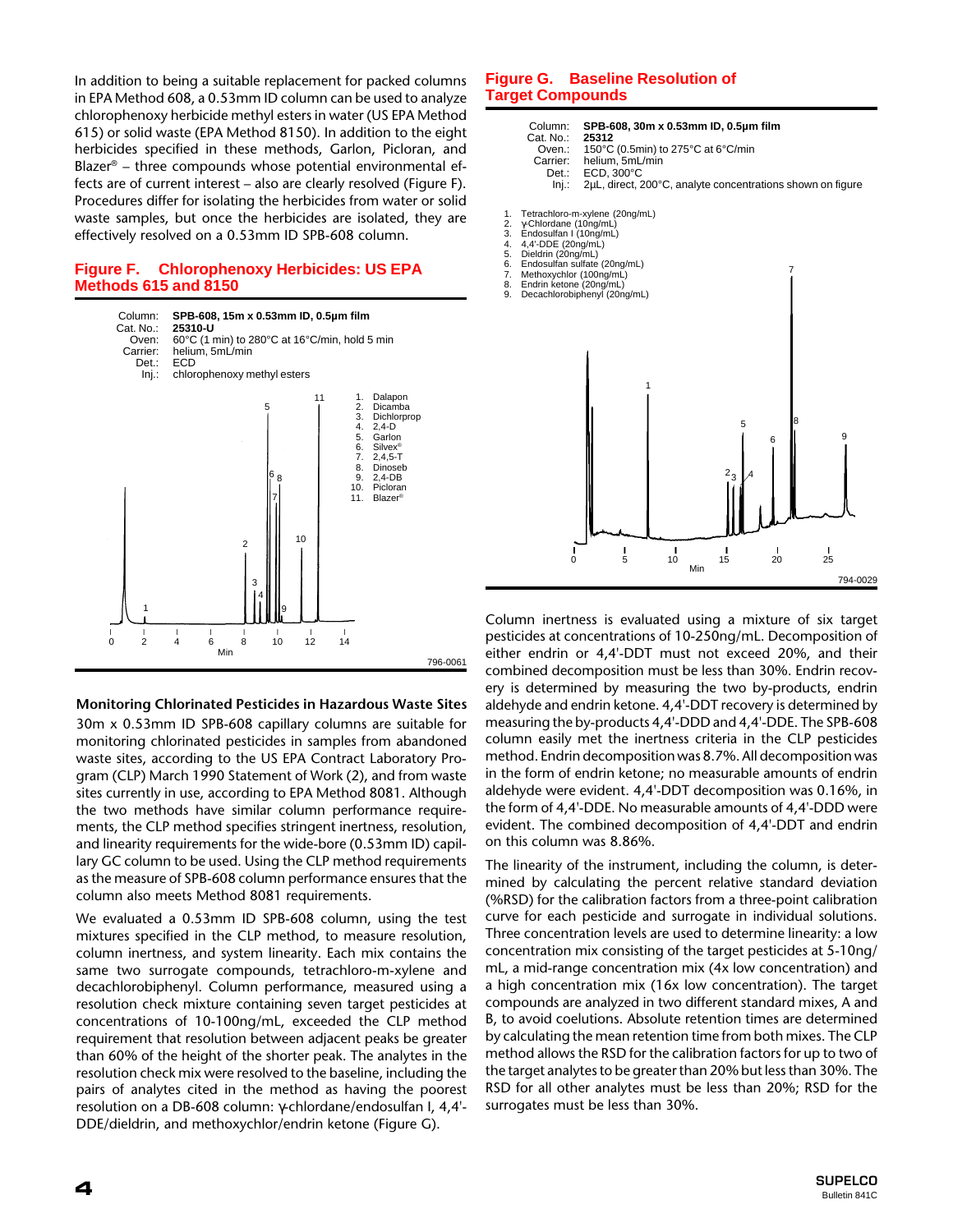Linearity for the 0.53mm ID SPE-608 column was well within CLP specifications (Table 2). The mean RSD for all target compounds and surrogates was 9.49%. Absolute retention times for all target analytes and surrogates in the performance evaluation mixture were within the retention time windows established in the calibration runs for the three concentration ranges (Table 2). The target analytes were resolved to the baseline (Figure H), well exceeding the CLP requirement that resolution between adjacent peaks of the individual standard mixes be greater than 90%.

These investigations show that the 0.53mm ID SPB-608 column easily met US EPA requirements for stability, inertness, and linearity, as specified in the CLP Pesticide Statement of Work.

|                                   | Mean $t_{R}$<br>(n=3) | <b>Retention Time</b><br>Window*<br>From – To | Calibration<br>Factor<br>%RSD** |
|-----------------------------------|-----------------------|-----------------------------------------------|---------------------------------|
| Tetrachloro-m-xylene <sup>v</sup> | 7.34                  | $7.29 - 7.39$                                 | 8.78                            |
| $\alpha$ -BHC                     | 9.43                  | $9.38 - 9.48$                                 | 9.90                            |
| γ-BHC                             | 10.63                 | $10.58 - 10.68$                               | 6.32                            |
| $\beta$ -BHC                      | 10.92                 | $10.87 - 10.97$                               | 3.28                            |
| Heptachlor                        | 11.84                 | 11.79 - 11.89                                 | 2.22                            |
| δ-BHC                             | 12.04                 | $11.99 - 12.09$                               | 17.16                           |
| Aldrin                            | 12.88                 | $12.83 - 12.93$                               | 14.61                           |
| Heptachlor epoxide                | 14.06                 | $13.99 - 14.13$                               | 9.80                            |
| γ-Chlordane                       | 15.17                 | $15.10 - 15.24$                               | 5.84                            |
| $\alpha$ -Chlordane               | 15.65                 | $15.58 - 15.72$                               | 7.17                            |
| Endosulfan I                      | 15.69                 | $15.62 - 15.76$                               | 3.33                            |
| 4,4'-DDE                          | 16.40                 | $16.33 - 16.47$                               | 15.66                           |
| <b>Dieldrin</b>                   | 16.61                 | $16.54 - 16.68$                               | 7.13                            |
| Endrin                            | 17.65                 | 17.58 - 17.72                                 | 5.00                            |
| 4,4'-DDD                          | 18.05                 | 17.98 - 18.12                                 | 4.47                            |
| Endosulfan II                     | 18.22                 | $18.05 - 18.29$                               | 27.86                           |
| 4,4'-DDT                          | 18.98                 | $18.91 - 19.05$                               | 6.84                            |
| Endrin aldehyde                   | 19.15                 | $19.08 - 19.22$                               | 11.93                           |
| Endosulfan sulfate                | 19.62                 | $19.55 - 19.69$                               | 10.65                           |
| Methoxychlor                      | 21.41                 | $21.34 - 21.48$                               | 6.62                            |
| Endrin ketone                     | 21.73                 | $21.66 - 21.80$                               | 13.62                           |
| Decachlorobiphenyl <sup>v</sup>   | 26.76                 | $26.66 - 26.86$                               | 10.52                           |

**Table 2. SPB-608 Column Easily Meets CLP Retention Time and Linearity Requirements**

\*±0.05 minutes for compounds eluting before heptachlor epoxide; ±0.07 minutes for heptachlor epoxide and other compounds eluting before decachlorobiphenyl; ±0.10 minutes for decachlorobiphenyl.

♦♦%RSD for up to two target compounds, not including surrogates, may be >20% but must be  $\leq 30\%$ . %RSD for remainder of target compounds must be  $\leq 20\%$ . %RSD for surrogates must be <30%

ν Surrogate; retention time measured from analysis of standard mix A.

#### **Sample Preparation**

*Fast Screening for Chlorinated Pesticides, Using Solid-Phase Microextraction (SPME) and Capillary GC*

In analyses of chlorinated pesticides in wastewater or other environmental samples, the pesticides usually are extracted by liquid-liquid extraction or with solid phase extraction (SPE) cartridges or disks. These methods are time consuming (4-18 hours by liquid-liquid extraction, 1-2 hours by SPE) and labor intensive (20-45 minutes of handling time per sample), and liquid-liquid extractions require large volumes of sample and solvents. In addition, because pesticides generally are present at ppt levels, mixed with other contaminants at higher concentrations, liquid-liquid extraction and SPE can carry interfering compounds into the final sample, producing extraneous peaks and/

#### **Figure H. Standard Mixes, Low-Range Concentration**



794-0031, 0032 0 5 10 15 20 25<br>Min 1 2  $3_4$  5<sup>6</sup> 8 5  $7\frac{10}{11}$ 11  $\frac{13}{12}$ 

or high background. SPE cartridges and, particularly, disks are prone to clogging with samples that contain large amounts of sediment.

In contrast, a recently developed approach to concentrating many analytes, solid phase microextraction (SPME), $\frac{b}{b}$  is faster (15 minutes) and much less labor intensive (about 3 minutes of handling time per sample), and requires only small amounts of sample and no organic solvents. SPME also ensures a low background and less interference, making analyte identification and quantification more reliable.

<sup>b</sup>Technology licensed exclusively to Supelco. US patent pending; European patent #0523092.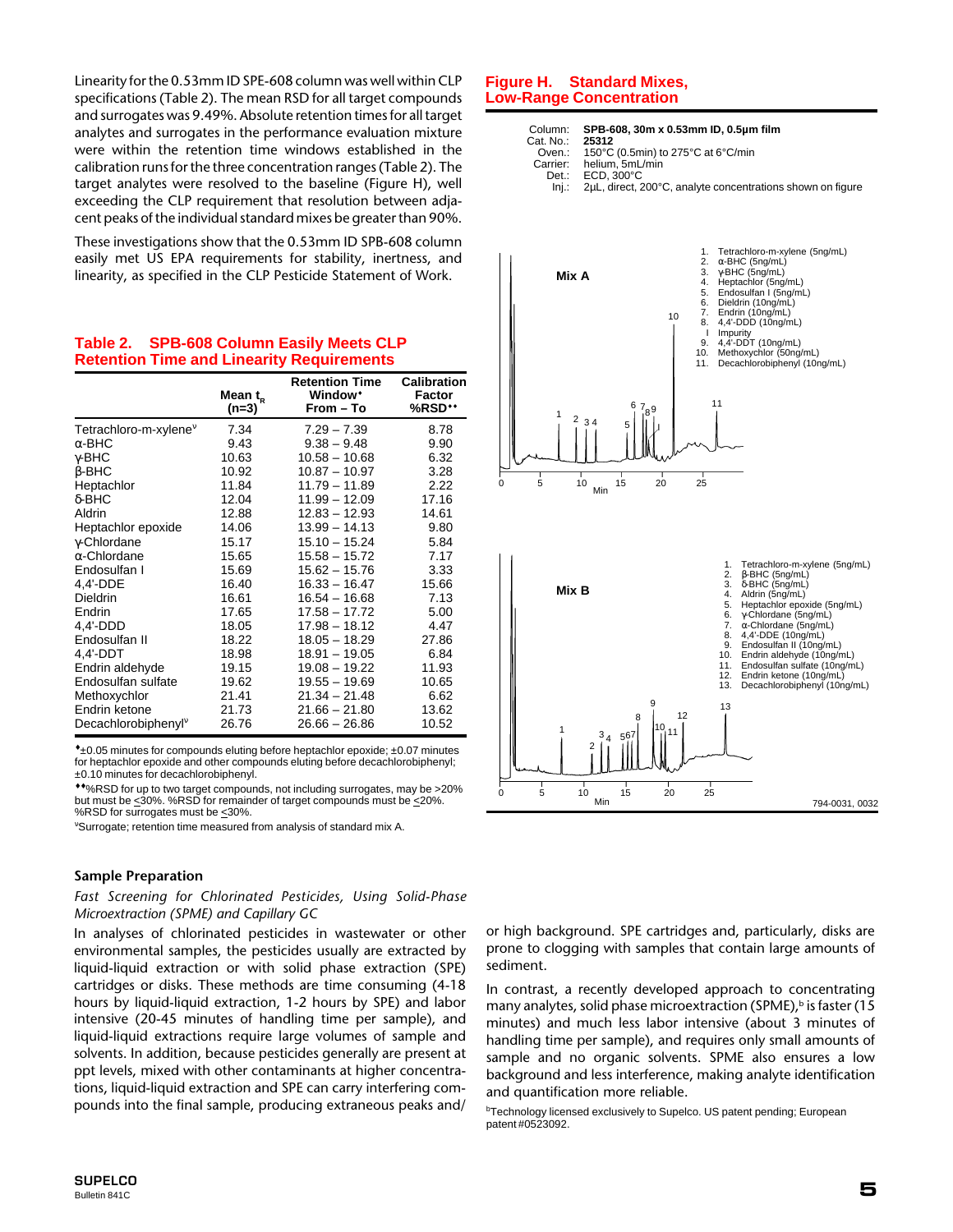SPME is a solventless extraction procedure that does not require complex instrumentation. The technique simply involves immersing a phase-coated fused silica fiber into the liquid sample or the headspace above the sample. Pesticides or other compounds of interest adsorb to the fiber, then are thermally desorbed in the injection port of the GC and are transferred to the capillary column. Selectivity can be altered by changing the phase type or the coating thickness. Salt addition or pH adjustment can improve recovery of difficult-to-extract compounds. Table 3 shows that SPME is consistent in routine use.

Because SPME does not introduce solvent onto the column, a shorter, narrower column and a higher initial temperature can be

## **Table 3. SPME Provides Precise Relative Responses for Chlorinated Pesticides at 50ppt**

| Compound             | Mean                                                                     | <b>Relative Response</b><br>Std. Dev.          | % RSD |
|----------------------|--------------------------------------------------------------------------|------------------------------------------------|-------|
| $\alpha$ -BHC        | 0.72                                                                     | 0.07                                           | 9.2   |
| $\beta$ -BHC         | 0.06                                                                     | 0.01                                           | 19.1  |
| $\gamma$ -BHC        | 0.53                                                                     | 0.06                                           | 10.5  |
| $\delta$ -BHC        | 0.28                                                                     | 0.03                                           | 11.9  |
| Heptachlor           | 1.01                                                                     | 0.10                                           | 10.2  |
| Aldrin               | 1.25                                                                     | 0.06                                           | 4.8   |
| Heptachlor epoxide   | 0.92                                                                     | 0.12                                           | 13.2  |
| y-Chlordane          | 0.97                                                                     | 0.12                                           | 9.9   |
| Endosulfan I         | 0.87                                                                     | 0.10                                           | 11.1  |
| $\alpha$ -Chlordane  | 0.92                                                                     | 0.11                                           | 10.1  |
| 4,4'-DDE             | 0.92                                                                     | 0.07                                           | 8.1   |
| Dieldrin             | 0.83                                                                     | 0.08                                           | 9.5   |
| Endrin               | 0.68                                                                     | 0.06                                           | 9.1   |
| Endosulfan II        | 0.72                                                                     | 0.09                                           | 13.0  |
| 4,4'-DDD             | 0.69                                                                     | 0.06                                           | 8.9   |
| Endrin aldehyde      | 0.13                                                                     | 0.04                                           | 28.6  |
| Endosulfan sulfate   | 0.54                                                                     | 0.06                                           | 11.9  |
| 4,4'-DDT             | 0.51                                                                     | 0.08                                           | 15.2  |
| Endrin ketone        | 0.57                                                                     | 0.06                                           | 10.7  |
| Methoxychlor         | 0.26                                                                     | 0.04                                           | 16.2  |
| $n = 10$ extractions |                                                                          |                                                |       |
| SPME:                | 100um PDMS fiber                                                         |                                                |       |
|                      |                                                                          | immersed in 4mL water (15 min, rapid stirring) |       |
| Cat. No.:<br>Column: | 57300-U (manual sampling version)<br>SPB-5, 15m x 0.20mm ID, 0.20µm film |                                                |       |
| Cat. No.:            | 24165-U                                                                  |                                                |       |
| Oven.:               | 120°C (1 min) to 180°C at 30°C/min,                                      |                                                |       |
|                      | then to 290°C at 10°C/min                                                |                                                |       |
| Carrier:             | helium, 37cm/sec (set at 120°C)                                          |                                                |       |
| Det.:<br>Inj.        | ECD, 300°C<br>splitless (closed 3 min), 260°C                            |                                                |       |
|                      |                                                                          |                                                |       |

used, relative to other sample preparation techniques. Chlorinated pesticides can be analyzed on a 15m x 0.20mm ID x 0.20µm phase film SPB-608 or SPB-5 column – either will resolve all of the pesticides listed in Table 3. Columns typically used with other extraction techniques are 30m x 0.25mm ID, to accommodate solvent injection. The short column/high temperature combination reduces analysis time by 10-15 minutes per sample. Figure I shows a dual column analysis of these pesticides following solid phase microextraction from water. All analytes were identified and quantified in less than 15 minutes. The 15m x 0.20mm ID columns were easy to install as a pair and it was not difficult to match flow rates. Figure I also shows an analysis of pesticides from hazardous waste on the SPB-608 column.

The combination of extraction by SPME and analysis on short capillary columns greatly increases the number of samples that

## **Figure I. Chlorinated Pesticides By SPME/Capillary GC**



#### **500ppt in Hazardous Waste SPB-608 Column**



**SUPELCO 6** Bulletin 841C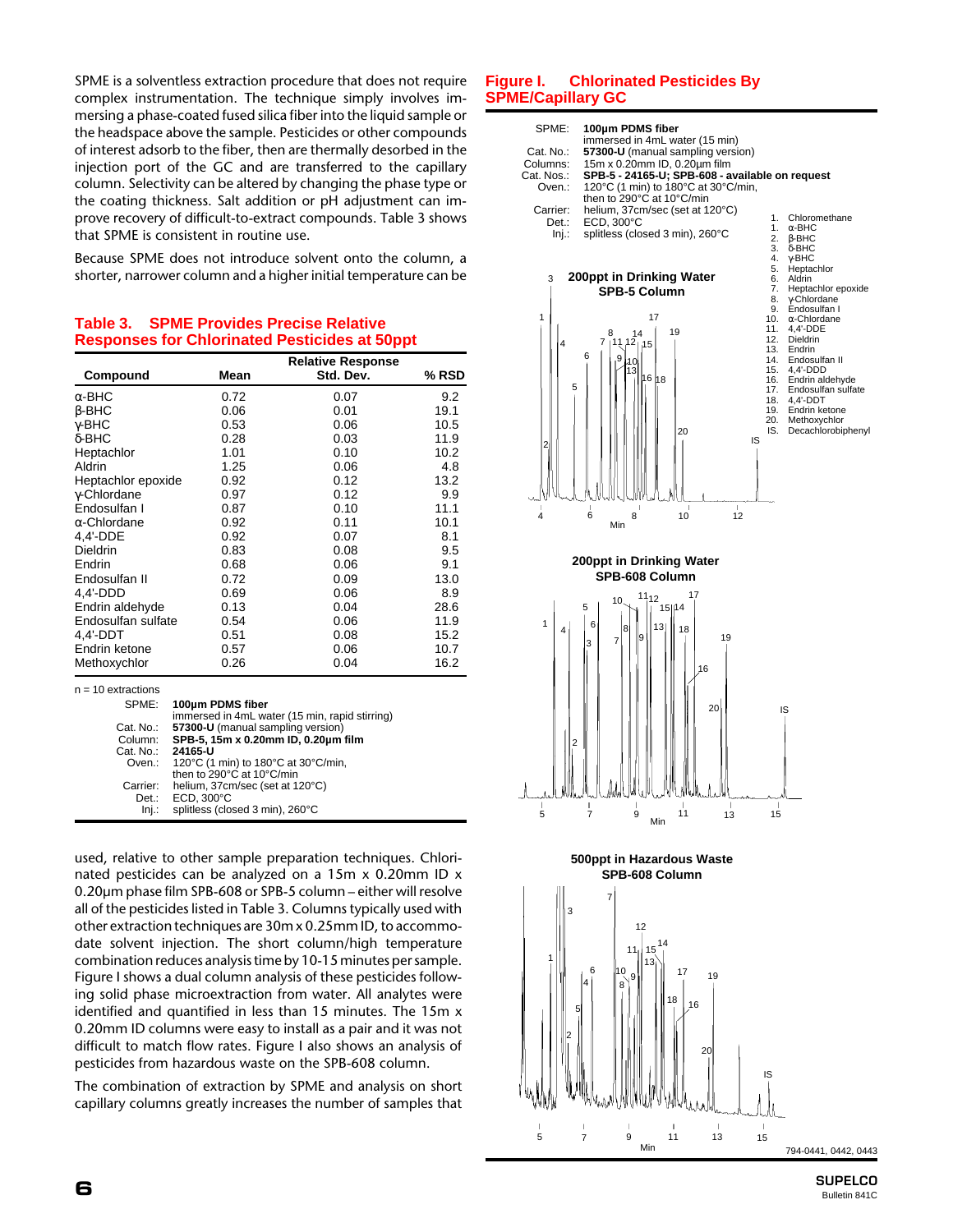can be screened in a day, and improves minimum detection limits while maintaining resolution. SPME can be used for screening samples on site, or prior to GC/MS analysis. Samples found to be highly concentrated can be diluted prior to the GC/MS analysis. SPME is equally compatible with the conditions required by a GC/ MS system, however, and thus can be used in the formal analysis, as well as for screening.

SPME is fast, easy, and compatible with short, narrow bore capillary columns that provide fast analyses. Chlorinated pesticides can be extracted with good accuracy, even from wastewater or hazardous waste samples that contain high concentrations of contaminants. Because the apparatus is portable and easy to use, SPME can be employed in the field for quick turnaround methods, yet high precision and accuracy also make SPME effective in formal quantitative analyses.

#### *Solid Phase Extraction of Pesticides from Fruits and Vegetables*

Concern over pesticide residues in fruits and vegetables has led to the development of many methods for monitoring these compounds. At the same time, regulatory agencies and concerned analysts are attempting to reduce the amounts of organic solvents used in sample preparation. Solid phase extraction has proven very effective for extracting and concentrating pollutants in analyses of environmental samples. Currently, many SPE methods for extracting pollutants from aqueous environmental samples employ octyl (C8) or octadecyl (C18) phases bonded to a silica support. These materials allow nonpolar analytes to be recovered at high rates and with good reproducibility. Often, however, polar analytes such as carbamate and thiourea pesticides are recovered at low rates under typical reversed phase extraction conditions.

Relative to traditional liquid-liquid extraction or SPE with C8 or C18 silica-based packings, ENVI™-Carb carbon-based packing provides more uniform recovery of a wide variety of nonvolatile analytes. In comparison to values for similar compounds in other studies, SPE on ENVI-Carb carbon produced superior recovery and minimum variability for more polar analytes, such as acids and bases, while maintaining comparable results for less polar compounds (Table 4).

Physical characteristics of ENVI-Carb carbon and C8- or C18 modified silica are listed in Table 5. Because the carbon-based

## **Table 4. Pesticides Recovery is Highest Using ENVI-Carb SPE Tubes**

|                                                                 |                                                                                  | Recovery (% $\pm$ standard deviation)<br><b>Solid Phase Extraction</b>                                         | Liguid/Liguid                                                                                         |
|-----------------------------------------------------------------|----------------------------------------------------------------------------------|----------------------------------------------------------------------------------------------------------------|-------------------------------------------------------------------------------------------------------|
| Analyte                                                         | ENVI-Carb*<br>$(n=5)$                                                            | C8/C18 Silica#<br>$(n=4)$                                                                                      | Extraction#<br>$(n=4)$                                                                                |
| Oxamyl<br>Methomyl<br>Aldicarb<br>Monuron<br>Carbaryl<br>Diuron | $95 \pm 5$<br>$97 \pm 5$<br>$96 \pm 3$<br>$97 \pm 4$<br>$98 \pm 5$<br>$98 \pm 6$ | 53 $\pm$<br>$43 \pm$<br>- 1<br>67<br>- 8<br>$\pm$<br>- 6<br>90<br>$\pm$<br>$74 \pm 15$<br>6<br>90<br>$\ddot{}$ | ±16<br>55<br>74<br>8<br>Ŧ<br>88<br>- 8<br>±.<br>90<br>4<br>$\ddot{}$<br>$102 \pm 13$<br>94<br>-3<br>+ |

1 liter water samples, HPLC/UV analyses

\*Data from Supelco laboratories.

# Data from B.E. Goodby, Environmental Laboratory, June/July 1990, pp19-58.

packing is nonporous, samples can be processed rapidly – adsorption does not require dispersion of analytes into porous regions. Furthermore, although the surface area of the nonporous carbon is smaller than that of the porous silica (measured by nitrogen BET), the carbon's capacity for pesticides is not compromised. In fact, the bed weight typically required is only one half that needed with the silica-based packings. The primary surface interaction mechanism is similar for ENVI-Carb packing and silica-based packings, but ENVI-Carb carbon also acts as a weak ion exchanger (3). This expands the range of analytes the material can be used to extract. Samples can be passed through ENVI-Carb tubes under positive pressure or vacuum. We recommend a slow (dropwise) rate.

Investigators at Agriculture and Agri-Food Canada (Ottawa, Ontario) have developed a multiple-residue cleanup and analysis

### **Table 5. Physical Characteristics of SPE Packings**

| <b>ENVI-Carb Carbon</b>                                                                                                    | C8- & C18-Modified Silica                                                                                                                    |
|----------------------------------------------------------------------------------------------------------------------------|----------------------------------------------------------------------------------------------------------------------------------------------|
| graphitized carbon black<br>hydrophobic<br>irregular particles, 40-100um<br>nonporous<br>100m <sup>2</sup> /g surface area | silane phase-modified silica gel<br>hydrophobic<br>irregular particles, 40-60µm<br>porous (60-300Å)<br>400-600m <sup>2</sup> /g surface area |

## **Table 6. Extraction of Pesticides from Fruits and Vegetables**

- 1. Homogenize 50g chopped sample with 100mL acetonitrile (e.g., Omni-mixer, half-speed, 5 min).
- 2. Add 10g sodium chloride (= 8mL in a graduated cylinder). Homogenize 5 min.
- 3. Transfer ~13mL of acetonitrile (top) layer to 15mL graduated centrifuge tube.
- 4. Add ~3g sodium sulfate (liquid level to 15mL mark), cap, shake well to remove water.
- 5. Centrifuge at high speed for 5 min.
- 6. Transfer 10mL aliquot (= 5g of sample) to a clean 15mL tube. Evaporate to 0.5mL under clean nitrogen (water bath, 35°C).
- 7. Transfer to ENVI-Carb SPE tube (6mL tube, 500mg packing).
- 8. Elute pesticides with 20mL acetonitrile/toluene (3:1).
- 9. Using a rotary evaporator, concentrate sample to ~2mL Add 2 x 10mL acetone, concentrating the material to ~2mL after each addition, to make a solvent exchange to acetone.
- 10. Transfer quantitatively to a clean 15mL tube. Add 50µL internal standard (50ng/µL cis-chlordane in acetone), then bring volume to 2.5mL with acetone (final concentrations = 2g/mL extract, 1.0ng/uL cis-chlordane).

#### **GC/mass-specific detection**

**(for organochlorine, organophosphorus, nitrogen-containing pesticides)**

Set aside 0.5mL final extract for GC/MSD analysis. For chromatography, refer to (4).

#### **HPLC/postcolumn derivatization/fluorescence detection (for carbamates)**

- 1. Concentrate remaining 2.0mL final extract to 0.2mL.
- 2. Add 20µL internal standard (40ng/µL isoprocarb in methanol), then bring volume to 0.8mL with water (pH 3.0 with 36.5-38% HCl/ water, 1:4), filter with  $0.45\mu m$  pore filter (final concentration = 1.0ng/µL isoprocarb). For chromatography, refer to (5).

Process provided by J. Fillion and J.C. Selwyn, Agriculture and Agri-Food Canada, Ottawa, Ontario.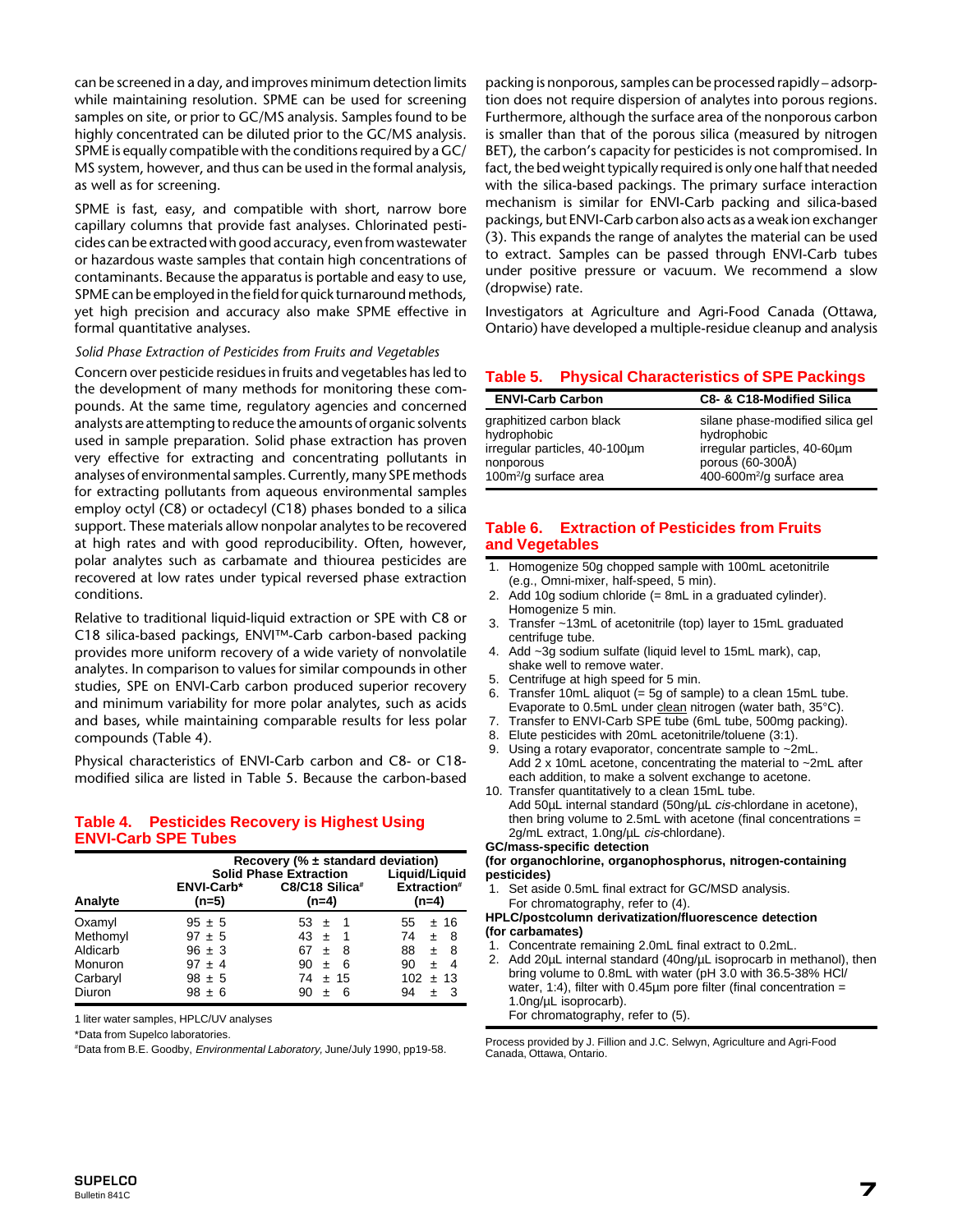## **Table 7. Recovery of Pesticides from Fruits and Vegetables, Using ENVI-Carb SPE Tubes**

Data for many additional pesticides are listed in Bulletin 900 (available on request)

|                                            |                    |              |                |                      |                |             | <b>Commodity / % Recovery</b> |        |              |               |
|--------------------------------------------|--------------------|--------------|----------------|----------------------|----------------|-------------|-------------------------------|--------|--------------|---------------|
| Analyte                                    | Mean %<br>Recovery | Std.<br>Dev. | C.V.<br>$(\%)$ | Kiwi<br><b>Fruit</b> | Pine-<br>apple | <b>Beet</b> | <b>Sweet</b><br>Potato        | Squash | Snow<br>Peas | Green<br>Peas |
| Organochlorine Pesticides                  |                    |              |                |                      |                |             |                               |        |              |               |
| Aldrin                                     | 92.3               | 5.3          | 5.7            | 92                   | 95             | 92          | 99                            | 97     | 86           | 85            |
| $\alpha$ -BHC                              | 93.3               | 4.4          | 4.7            | 96                   | 94             | 88          | 100                           | 96     | 89           | 90            |
| p,p' DDE                                   | 97.7               | 7.2          | 7.4            | 103                  | 100            | 98          | 105                           | 102    | 91           | 85            |
| p,p' DDT                                   | 96.6               | 9.1          | 9.4            | 102                  | 97             | 99          | 106                           | 102    | 91           | 79            |
| Dieldrin                                   | 96.9               | 5.1          | 5.2            | 97                   | 97             | 96          | 104                           | 102    | 93           | 89            |
| Endosulfan sulfate                         | 97.4               | 9.1          | 9.4            | 106                  | 98             | 93          | 110                           | 101    | 90           | 84            |
| Endrin                                     | 95.0               | 5.5          | 5.8            | 88                   | 91             | 98          | 103                           | 100    | 94           | 91            |
| Heptachlor                                 | 92.6               | 5.0          | 5.4            | 90                   | 94             | 92          | 101                           | 96     | 89           | 86            |
| Lindane $(\gamma$ -BHC)                    | 96.1               | 5.0          | 5.2            | 98                   | 98             | 90          | 104                           | 99     | 92           | 92            |
| Mirex                                      | 96.4               | 8.9          | 9.2            | 102                  | 98             | 98          | 104                           | 102    | 93           | 78            |
| Methoxychlor                               | 99.1               | 5.9          | 5.9            | 104                  | 98             | 98          | 107                           | 103    | 93           | 91            |
| Nitrogen-Containing Pesticides / Triazines |                    |              |                |                      |                |             |                               |        |              |               |
| Atrazine                                   | 94.7               | 14.7         | 15.5           | 67                   | 83             | 103         | 109                           | 104    | 97           | 100           |
| Cyanazine*                                 | 96.7               | 6.5          | 6.7            |                      | 98             | 93          | 108                           | 98     | 94           | 89            |
| Cyprazine*                                 | 95.7               | 6.8          | 7.1            |                      | 99             | 87          | 104                           | 94     | 89           | 101           |
| Prometon                                   | 89.6               | 10.4         | 11.6           | 75                   | 81             | 87          | 104                           | 96     | 85           | 99            |
| Simazine                                   | 95.1               | 15.8         | 16.6           | 67                   | 80             | 102         | 110                           | 107    | 97           | 103           |
| Organophosphorus Pesticides                |                    |              |                |                      |                |             |                               |        |              |               |
| Azinphos-ethyl                             | 92.6               | 15.0         | 16.2           | 65                   | 80             | 95          | 105                           | 103    | 95           | 105           |
| Chlorpyrifos                               | 97.9               | 5.9          | 6.0            | 99                   | 99             | 94          | 106                           | 104    | 90           | 93            |
| Coumaphos                                  | 94.9               | 11.4         | 12.0           | 78                   | 96             | 92          | 101                           | 85     | 99           | 113           |
| Diazinon                                   | 96.9               | 5.6          | 5.8            | 90                   | 95             | 99          | 107                           | 99     | 92           | 96            |
| Dimethoate                                 | 99.3               | 4.6          | 4.6            | 105                  | 100            | 95          | 104                           | 99     | 92           | 100           |
| Disulfoton                                 | 71.0               | 25.4         | 35.8           | 24                   | 94             | 57          | 92                            | 92     | 64           | 74            |
| Ethoprophos                                | 92.0               | 9.8          | 10.7           | 85                   | 107            | 83          | 104                           | 91     | 83           | 91            |
| Malathion                                  | 97.6               | 6.3          | 6.5            | 99                   | 101            | 92          | 109                           | 98     | 91           | 93            |
| Methamidophos                              | 64.9               | 8.3          | 12.7           | 57                   | 72             | 59          | 79                            | 57     | 65           | 65            |
| Terbufos                                   | 89.0               | 8.7          | 9.8            | 76                   | 93             | 84          | 101                           | 97     | 83           | 89            |

 $n = 7$  ( $n = 6$  for  $*$ )

Data provided by J. Fillion and J.C. Selwyn, Agriculture and Agri-Food Canada, Ottawa, Ontario.

for monitoring more than 200 organochlorine, organophosphorus, nitrogen-containing, and carbamate pesticides in fruits and vegetables. Their flexible system allows quick screening of "rush" samples as well as thorough cleanup of complex samples. These investigators evaluated the potential value of ENVI-Carb SPE tubes in their procedure, using the process summarized in Table 6. Typical results are summarized in Table 7; data for all 200+ pesticides are summarized in Bulletin 900 (available on request).

Initially, the authors followed a sample extraction procedure that required preparing and using extraction minicolumns containing a mixture of charcoal and Celite® (4), but ENVI-Carb tubes enabled them to recover several pesticides that were not recoverable on charcoal/Celite. By replacing the charcoal/Celite minicolumns with ENVI-Carb SPE tubes, they both improved analyte recovery and eliminated the labor-intensive process of preparing minicolumns.

In the preparation of fruit and vegetable extracts for multipleresidue analysis, additional purification is necessary. Polar interferences from the sample matrix are removed by coupling an aminopropyl-silica-based SPE tube to the ENVI-Carb tube. Under these conditions, pesticide recovery is equally good, except for Folpet. In the Canadian group's sample-screening applications, the analysis for organochlorine, organophosphorus, and nitrogen-containing pesticides (more than 200 compounds) is by capillary gas chromatography with mass-specific detection; residues are identified by retention time and ion ratios. Analytes monitored in each GC run (approximately 115 compounds and

80 compounds, respectively) are listed, along with recovery rates and limits of detection, in (4). Analysis for 10 carbamates is by HPLC with fluorescence detection. Postcolumn derivatization and HPLC columns and conditions are described in (5).

Solid phase extraction of environmental samples on ENVI-Carb tubes offers significant advantages over liquid/liquid extraction or solid phase extraction on silica-based packings. Relative to liquid/ liquid extractions, SPE eliminates the need for expensive glassware and large volumes of solvent. The technique also can be easily automated, to allow simultaneous processing of up to 12 or more samples. Relative to silica-based SPE packings, ENVI-Carb tubes offer superior, more consistent recovery for a wide range of organic pollutants.

#### *Low Background Solid Phase Extraction of Chlorinated Pesticides*

In the late 1980s, the US Environmental Protection Agency's Office of Solid Waste developed a series of "quick turnaround" (QTM) screening methods, intended to allow decisions to be made quickly about the extent and nature of contamination at potentially hazardous abandoned waste sites. Because the emphasis was on rapid, on-site sample preparation and analysis, solid phase extraction (SPE) was the main focus of sample preparation for monitoring semivolatiles, including pesticides, in aqueous samples. In EPA investigations, an octylsilane-modified, silicabased packing material showed promise for SPE of pesticides. Consequently, Supelco chemists developed a polymerically bonded octylsilane-silica packing, ENVI-8, which effectively extracts pesticides from water. The polymeric bonding allows the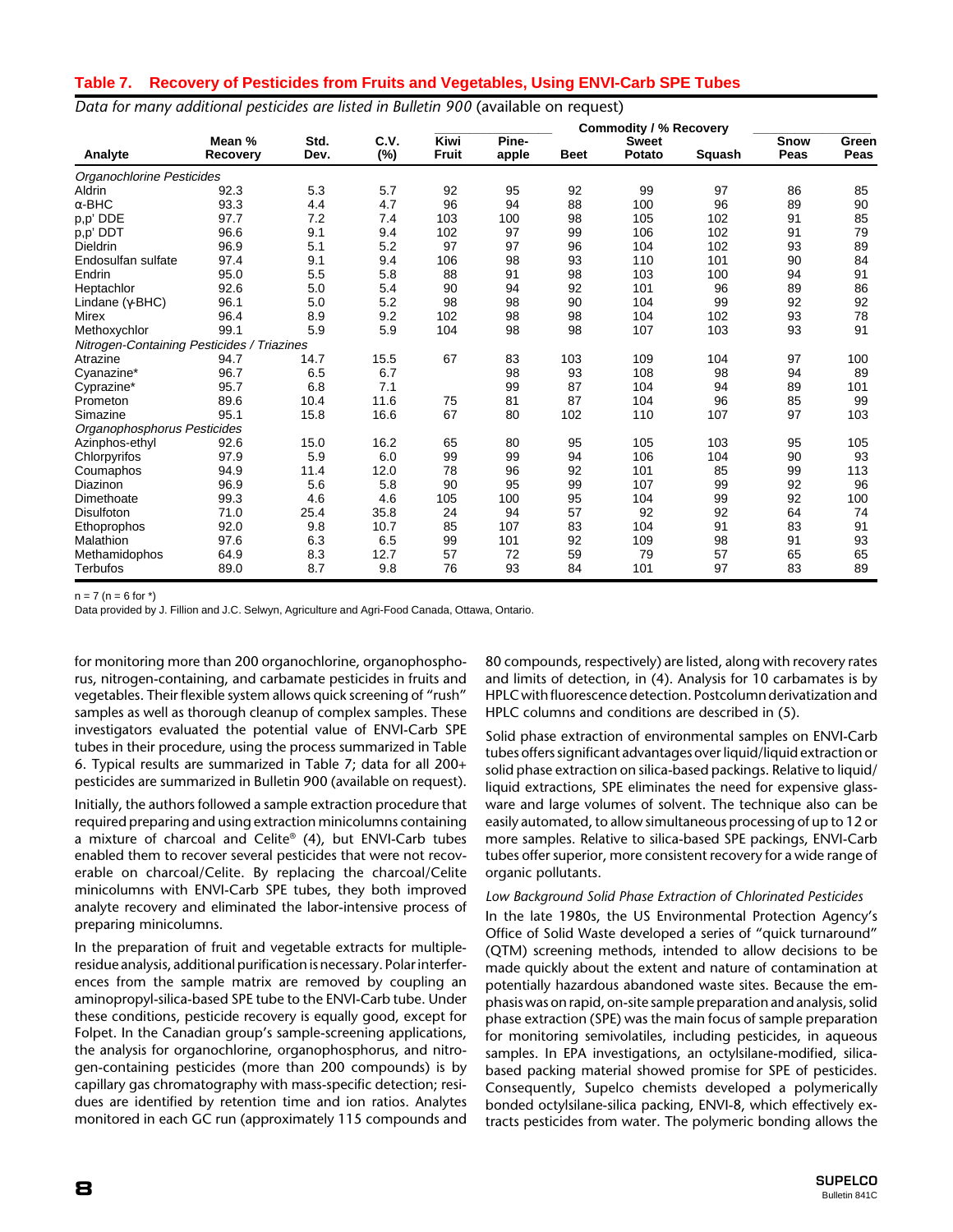material to resist pH extremes that might be encountered in sampling, and a high carbon loading enhances the packing's capacity for nonpolar analytes.

Any screening method for pesticides requires an extremely inert sample preparation system, because these analytes are of concern at very low concentrations – 10-250ng/100mL – and are monitored by sensitive electron capture detection. To ensure reliable extractions, we packed 6mL glass tubes with 0.5g of ENVI-8 packing and retained the material with Teflon® frits. We extracted pesticide standards at two concentration levels: 250ng each pesticide/mL ("packing capacity level") and 10ng each pesticide/ mL ("contamination level"). The higher level was intended to test whether the SPE tubes have adequate capacity for the analytes; the lower level would confirm that background levels in the SPE tube are below the minimum detection levels for the analytes. After monitoring the effects of pH, drying time, and other

variables on the extraction, we found the extraction procedure described in Table 8 to be excellent for this purpose. Extractions were performed using a Visiprep™ DL Solid Phase Extraction Vacuum Manifold,▲ fitted with disposable Teflon sample guides and a Visidry™ Drying Attachment.▲▲

Using the procedure in Table 8, we obtained very satisfactory recovery levels for pesticides at both the high concentration and low concentration levels (Table 9). Recovery rates were somewhat variable for endrin and endrin ketone. Overall, the SPE tubes and the extraction procedure provided good results which met the criteria needed for pesticides extractions. Contaminant level (10ng/mL) extractions exhibited few interferences (Figure J), and lot-to-lot variability in recovery rates was acceptable.

We prepare these highly inert ENVI-8 solid phase extraction tubes on request.

### **Table 8. Solid Phase Extraction of Pesticides for "Quick Turnaround" Screening Method**

| Extraction Tube: 0.5g ENVI-8 packing in 6mL glass tube, Teflon frits<br>Conditioning: 3mL methanol, then 2mL 5% methanol in water attach 60mL sample reservoir<br>Sample Addition: 100mL aqueous sample (pH adjusted to 5.0-7.0)<br>add 5mL methanol, then 10µL of 5.0µg/mL decachlorobiphenyl in methanol (SMC)<br>introduce into 60mL reservoir<br>pass through SPE tube at 5mL/min |
|---------------------------------------------------------------------------------------------------------------------------------------------------------------------------------------------------------------------------------------------------------------------------------------------------------------------------------------------------------------------------------------|
| Drying: dry tube under clean nitrogen flow for 2-3 min, using Visidry Drying Attachment                                                                                                                                                                                                                                                                                               |
| Elution: add 5mL hexane: acetone (90:10), allow to soak into packing bed<br>allow 2 min static extraction (no vacuum)<br>add 5mL hexane: acetone (90:10), begin dropwise elution (low vacuum)<br>concentrate eluate to 1mL, using clean nitrogen                                                                                                                                      |

#### **Table 9. High Recovery of Pesticides by Solid Phase Extraction**

|                          |                         | <b>SPE Packing Capacity Level</b><br>(250ng each pesticide) |                           |                  | <b>Contamination Level</b><br>(10ng each pesticide) |                           |
|--------------------------|-------------------------|-------------------------------------------------------------|---------------------------|------------------|-----------------------------------------------------|---------------------------|
| <b>Pesticide</b>         | <b>Recovery</b><br>(%)™ | <b>Standard</b><br>Deviation $\nabla$                       | Coef.<br><b>Variation</b> | Recovery<br>(%)™ | <b>Standard</b><br>Deviation $\nabla$               | Coef.<br><b>Variation</b> |
| $\alpha$ -BHC            | 91.4                    | 7.0                                                         | 7.7                       | 84.6             | 9.2                                                 | 10.9                      |
| $\beta$ -BHC             | 100.1                   | 10.1                                                        | 10.1                      |                  |                                                     |                           |
| $\gamma$ -BHC            | 94.0                    | 6.1                                                         | 6.4                       | 88.2             | 10.8                                                | 12.2                      |
| $\delta$ -BHC            | 92.9                    | 7.2                                                         | 7.7                       | 85.1             | 7.3                                                 | 8.5                       |
| Heptachlor               | 95.0                    | 5.7                                                         | 6.0                       | 86.6             | 6.4                                                 | 7.3                       |
| Aldrin                   | 94.9                    | 4.8                                                         | 5.1                       | 84.7             | 13.9                                                | 16.4                      |
| Heptachlor epoxide       | 96.8                    | 4.2                                                         | 4.4                       | 96.3             | 5.6                                                 | 5.8                       |
| y-Chlordane              | 97.4                    | 4.5                                                         | 4.6                       | 85.8             | 6.3                                                 | 7.3                       |
| Endosulfan I             | 94.6                    | 4.7                                                         | 4.9                       | 84.8             | 8.5                                                 | 10.1                      |
| $\alpha$ -Chlordane      | 96.4                    | 4.6                                                         | 4.7                       | 90.2             | 7.4                                                 | 8.2                       |
| Dieldrin                 | 98.2                    | 3.8                                                         | 3.9                       | 88.6             | 6.0                                                 | 6.8                       |
| 4,4'-DDE                 | 99.9                    | 4.2                                                         | 4.2                       | 80.1             | 7.7                                                 | 9.6                       |
| Endrin                   | 97.9                    | 13.2                                                        | 13.5                      | 77.8             | 20.1                                                | 25.9                      |
| Endosulfan II            | 98.2                    | 3.8                                                         | 3.8                       | 90.0             | 8.0                                                 | 8.9                       |
| $4.4'$ -DDD              | 104.4                   | 5.4                                                         | 5.2                       | 98.6°            | 10.9                                                | 11.1                      |
| Endrin aldehyde          | 101.0                   | 5.5                                                         | 5.5                       | 98.6°            | 10.9                                                | 11.1                      |
| Endosulfan sulfate       | 104.6                   | 3.9                                                         | 3.7                       | 96.2             | 7.9                                                 | 8.3                       |
| 4.4'-DDT                 | 107.9                   | 4.9                                                         | 4.5                       | 95.3             | 13.4                                                | 14.1                      |
| Endrin ketone            | 110.4                   | 14.3                                                        | 12.9                      | 104.6            | 29.9                                                | 28.6                      |
| Methoxychlor             | 108.4                   | 3.2                                                         | 2.9                       | 93.4             | 13.1                                                | 14.0                      |
| Decachlorobiphenyl (SMC) | 101.0                   | 7.0                                                         | 6.9                       | 72.9             | 14.0                                                | 19.3                      |

τ Mean for 5 lots.

 $V_n$  = 10 extractions.

ν Could not be monitored under split-splitless, heated injection conditions; cold on-column injection should reduce problem.

<sup>o</sup>Compounds coelute, area counts not separable at 10ng/mL each.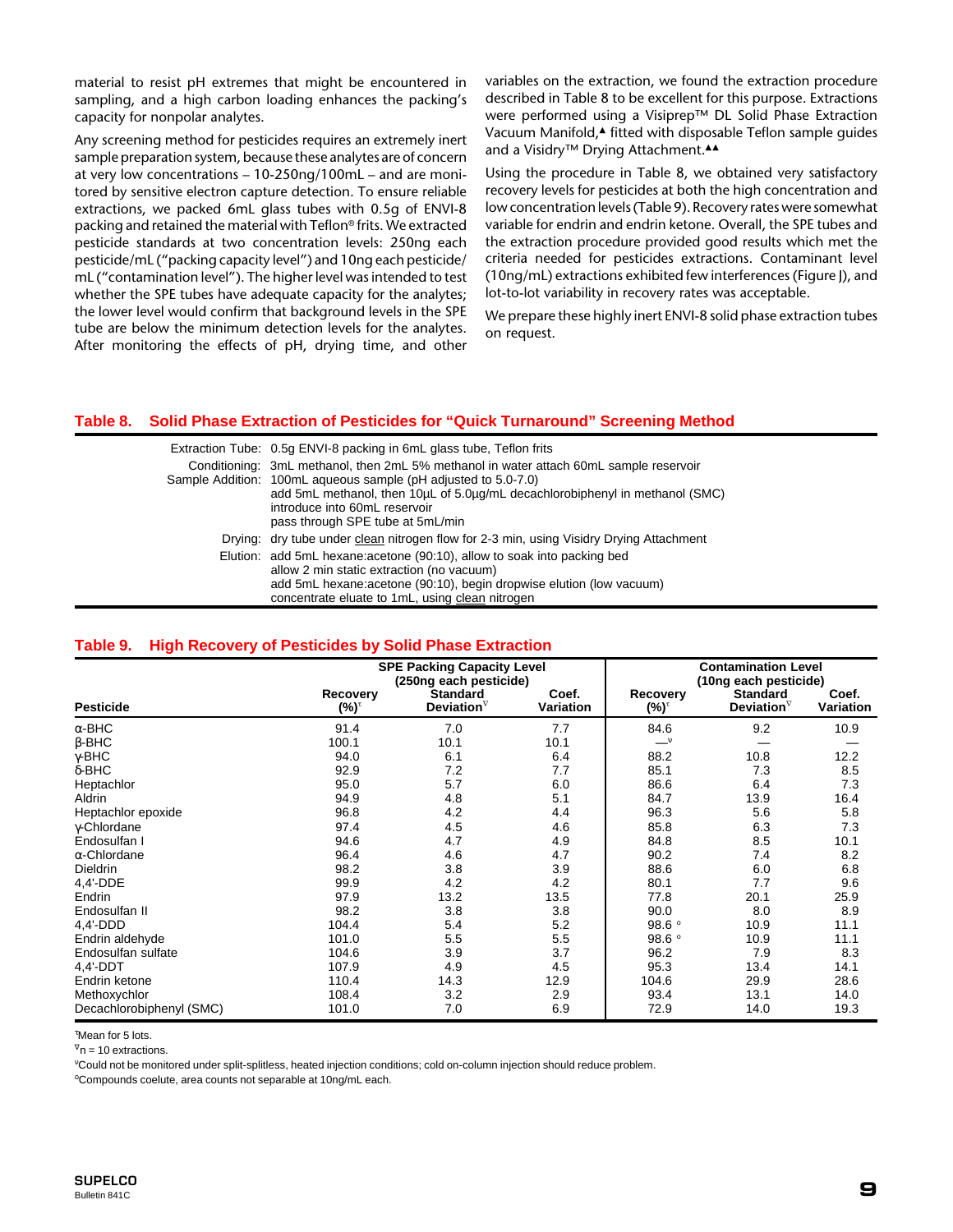## **Figure J. Extracted Pesticides**

#### **Low Concentration: 10ng each/mL water**

Column: **PTE-5 QTM, 15m x 0.53mm ID, 0.5µm film**

- Cat. No.:<br> **25. Oven** 
	- Oven.:  $150^{\circ}$ C (0.5 min) to 275°C at 5°C/min, hold 5 min<br>Det.: ECD Det.: ECD Inj.: extract from procedure in Table 8, split-splitless injection
	- (hold 45 sec.), 200°C



## **Column Quality**

Bonded phase SPB-608 columns ensure high thermal stability (maximum temperature is 300°C) and low bleed – even when used with sensitive electron capture detectors. When necessary, an SPB-608 column can be rinsed with a nonpolar solvent to remove deposits of nonvolatile material that can affect performance.

To ensure reproducible performance from one column to the next, we test each SPB-608 column with a mixture of the 16 chlorinated pesticides in EPA Method 608. We measure relative responses for endrin and 4,4,-DDT, to ensure minimal breakdown of these unstable components. Our testing criteria also include specifications for overall analysis time and for separation of closely eluting pesticides. To confirm that column performance is satisfactory, we include a chromatogram of the 16 Method 608 pesticides with each column.

#### **Ordering Information:**

| <b>Description</b>                                                             | Cat. No.                       |
|--------------------------------------------------------------------------------|--------------------------------|
| <b>Capillary Columns</b>                                                       |                                |
| SPB-608, 15m x 0.20mm ID, 0.20µm film<br>SPB-608, 30m x 0.25mm ID, 0.25um film | prepared on request<br>24103-U |
| SPB-608, 15m x 0.53mm ID, 0.50um film                                          | 25310-U                        |
| SPB-608, 30m x 0.53mm ID, 0.50µm film                                          | 25312                          |
| SPB-5, 15m x 0.20mm ID, 0.20µm film                                            | 24165-U                        |
| SPB-5, 30m x 0.25mm ID, 0.25µm film                                            | $2 - 034$                      |
| PTE™-5 QTM, 15m x 0.53mm ID, 0.5µm film                                        | 25355                          |
| SPME Holder <sup>c</sup>                                                       |                                |
| For manual sampling                                                            | 57330-U                        |
| For Varian 8100/8200 AutoSampler                                               | 57331                          |
| <b>SPME Fiber Assembly (pk. of 3)</b>                                          |                                |
| 100µm polydimethylsiloxane coating                                             |                                |
| For manual sampling                                                            | 57300-U                        |
| For Varian 8100/8200 AutoSampler                                               | 57301                          |
| <b>Solid Phase Extraction Tubes</b>                                            |                                |
| ENVI-Carb, 3mL, 250mg packing, pk. of 54                                       | 57088                          |
| ENVI-Carb, 6mL, 250mg packing, pk. of 30                                       | 57092                          |
| ENVI-Carb, 6mL, 500mg packing, pk. of 30                                       | 57094                          |
| ENVI-8, 6mL, 0.5g packing,                                                     |                                |
| glass tube, Teflon frits                                                       | prepared on request            |
| <b>AutoTrace SPE Tube Adapters</b>                                             |                                |
| For using ENVI-Carb tubes with Zymark® AutoTrace unit.                         |                                |
| $3mL$ , pk. of 6                                                               | 57123                          |
| $6mL$ , pk. of $6$                                                             | 57126                          |
| Visiprep DL Disposable Liner                                                   |                                |
| Solid Phase Extraction Vacuum Manifold                                         |                                |
| 12-port model                                                                  | 57044                          |
| 24-port model                                                                  | 57265                          |
| Disposable Teflon Solvent Guides, pk. of 100                                   | 57059                          |
| <b>Visidry Drying Attachment</b>                                               | 57100-U                        |

For conversion kits for using 0.53mm ID capillary columns in your packed column chromatograph, refer to the Supelco catalog or call our sales department. <sup>c</sup>Initially you must order both holder and fiber assembly. Holder is reusable indefinitely; fiber lifetime depends on the nature of the analytes and the complexity of the sample matrix. Use of SPME with a Varian 8100/8200 AutoSampler requires an SPME upgrade kit (available from Varian).

## **Calibration Standards**

#### **EPA 608 Pesticides Calibration Mix**

20µg/mL each component in hexane:toluene (50:50).

| 1mL                                                                |                                                                          | 47915-U  |
|--------------------------------------------------------------------|--------------------------------------------------------------------------|----------|
| <b>Description</b>                                                 |                                                                          | Cat. No. |
| δ-BHC<br>$4.4'$ -DDD<br>4,4'-DDE<br>$4.4'$ -DDT                    | Endrin<br>Endrin aldehyde<br>Heptachlor<br>Heptachlor epoxide (isomer B) |          |
| Aldrin<br>$\alpha$ -BHC<br>$\beta$ -BHC<br>$\gamma$ -BHC (Lindane) | Dieldrin<br>Endosulfan I<br>Endosulfan II<br>Endosulfan sulfate          |          |
|                                                                    |                                                                          |          |

# **EPA Pesticide Mix**

In methanol:methylene chloride, 98:2.

| Heptachlor epoxide (isomer B),<br>$10\muq/mL$ |
|-----------------------------------------------|
| Cat. No.                                      |
| 48858-U                                       |
|                                               |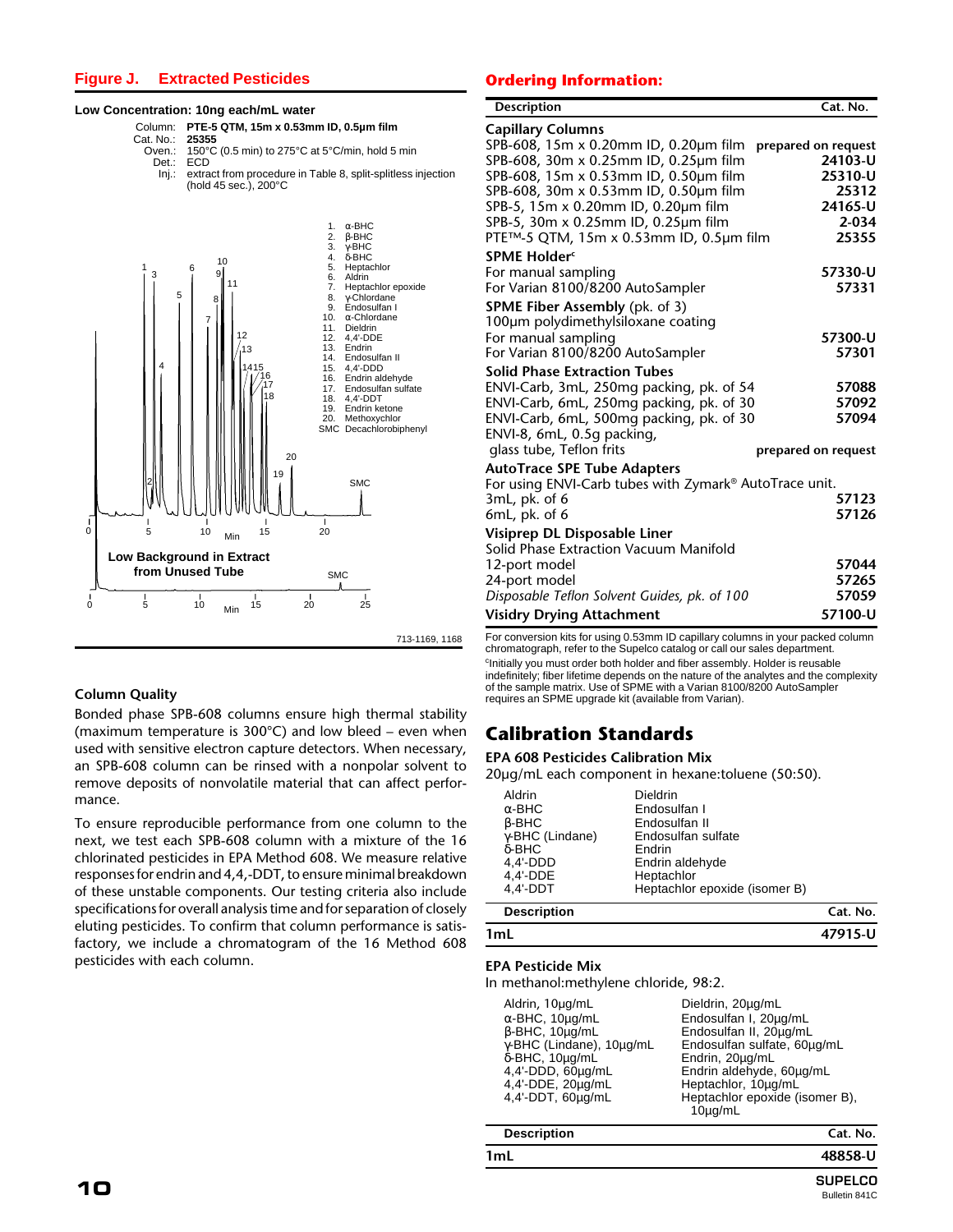# **Calibration Standards** (contd.)

## **EPA 608-S Organochlorine Pesticides and PCBs Kit**

Individually packaged 1mL solutions in methanol, except as noted.

| Aldrin, 20µg/mL<br>Aroclor 1016, 200µg/mL<br>Aroclor 1221, 200µg/mL<br>Aroclor 1232, 200µg/mL<br>Aroclor 1242, 200µg/mL<br>Aroclor 1248, 200µg/mL<br>Aroclor 1254, 200µg/mL<br>Aroclor 1260, 200µg/mL<br>$\alpha$ -BHC, 20µg/mL<br>$\beta$ -BHC, 20 $\mu$ g/mL*<br>γ-BHC (Lindane), 20μg/mL<br>$\delta$ -BHC, 20µg/mL*<br>Plus: EPA Pesticide Mix (4-8858)<br>Aroclor Mix 1 (4-8861)<br>Aroclor Mix 2 (4-8862) | Chlordane, 20µg/mL<br>4,4'-DDD, 20µg/<br>4,4'-DDE, 20µg/mL<br>4,4'-DDT, 20µg/mL<br>Dieldrin, 20µg/mL<br>Endosulfan sulfate, 20µg/mL<br>Endrin, 20µg/mL<br>Endrin aldehyde, 20µg/mL<br>Heptachlor, 20µg/mL<br>Heptachlor epoxide (isomer B),<br>$20\mu q/mL$<br>Toxaphene, 20µg/mL |
|----------------------------------------------------------------------------------------------------------------------------------------------------------------------------------------------------------------------------------------------------------------------------------------------------------------------------------------------------------------------------------------------------------------|-----------------------------------------------------------------------------------------------------------------------------------------------------------------------------------------------------------------------------------------------------------------------------------|
|----------------------------------------------------------------------------------------------------------------------------------------------------------------------------------------------------------------------------------------------------------------------------------------------------------------------------------------------------------------------------------------------------------------|-----------------------------------------------------------------------------------------------------------------------------------------------------------------------------------------------------------------------------------------------------------------------------------|

**\*** In methanol:methylene chloride, 98:2.

| <b>Description</b> | Cat. No. |
|--------------------|----------|
| Kit                | 48753-U  |

## **EPA 608-N Organochlorine Pesticides and PCBs Kit**

Individually packaged neat compounds in ampuls and vials.

# **Kit 48763**

## **TCL Pesticides Mix**

2000µg/mL each component in toluene:hexane (50:50).

| $D^{\text{osc}}$        |                    | $C_{n+1}$ N <sub>14</sub> |
|-------------------------|--------------------|---------------------------|
|                         | Methoxychlor       |                           |
| <b>Dieldrin</b>         |                    |                           |
| 4.4'-DDT                | Heptachlor epoxide |                           |
| 4,4'-DDE                | Heptachlor         |                           |
|                         |                    |                           |
| $4.4'$ -DDD             | Endrin ketone      |                           |
| $\gamma$ -BHC (Lindane) | Endrin aldehyde    |                           |
| δ-BHC                   | Endrin             |                           |
|                         |                    |                           |
| $\beta$ -BHC            | Endosulfan sulfate |                           |
| $\alpha$ -BHC           | Endosulfan II      |                           |
| Aldrin                  | Endosulfan I       |                           |
|                         |                    |                           |
|                         |                    |                           |

| <b>Description</b> | Cat. No. |
|--------------------|----------|
| 1mL                | 48913    |
|                    |          |

## **DDT-Endrin Mix**

500µg/mL each component in methanol.

| Cat. No. |
|----------|
| 48282    |
|          |

Endrin

## **Pesticide Standard Mix A**

In hexane:toluene (98:2).

| <b>Description</b> | Cat. No. |
|--------------------|----------|
| 1mL                | 48796    |

## **Pesticide Standard Mix B**

In hexane:toluene (99:1).

| Aldrin, 5µg/mL<br>ß-BHC, 5µg/mL<br>$\delta$ -BHC, $5\mu q/mL$<br>$\alpha$ -Chlordane, 5µg/mL<br>y Chlordane, 5µg/mL<br>4,4'-DDE, 10ug/mL | Endosulfan II, 10µg/mL<br>Endosulfan sulfate, 10µg/mL<br>Endrin aldehyde, 10ug/mL<br>Endrin ketone, 10µg/mL<br>Heptachlor epoxide (isomer B), 5ug/mL |
|------------------------------------------------------------------------------------------------------------------------------------------|------------------------------------------------------------------------------------------------------------------------------------------------------|
| <b>Description</b>                                                                                                                       | Cat. No.                                                                                                                                             |

| Description | Cat. No. |
|-------------|----------|
| 1mL         | 48196    |
|             |          |

For an extensive selection of chlorinated and other pesticide reference standards, refer to the Supelco catalog or call our sales department.

▲US Pat. No. 4,810,471; other patents pending.

▲▲US Pat. No. D.289,861; 4,810,471; other patents pending.

#### **References**

- 1. US EPA Test Methods: Methods for Organic Chemical Analysis of Municipal and Industrial Wastewater (EPA Pub. No. 600/4-82-057). Environmental Monitoring and Support Laboratory, Office of Research and Development, USEPA, Cincinnati, Ohio 45268 USA (July 1982).
- 2. US EPA Contract Laboratory Program Statement of Work for Organics Analysis, Multi-Media, Multi-Concentration, Document Number 0LM01.0, Including Revisions 0LM01.1 (December 1990) and 0LM01.1.1 (February 1991).

3. Andreolini, F., et al., Anal. Chem. **59:** 1720 (1987).

4. Fillion, J, R. Hindle, M. Lacroix, and J. Selwyn, Journal AOAC International, **78:** 1252-1266 (1995).

5. Chaput, D., J. Assoc. Official Analytical Chemists, **71:** 542-546 (1988). References not available from Supelco.

#### **Acknowledgment**

The extraction process in Table 6 and data in Table 7 were provided by J. Fillion and J.C. Selwyn, Agriculture and Agri-Food Canada, Ottawa, Ontario.

#### **Trademarks**

ChromFax, ENVI, GlasSeal, PTE, SP, SPB, SUPELCOPORT, Visidry, Visiprep –Sigma-Aldrich Co.

Blazer – BASF

Celite – Celite Corp.

Silvex – Silverline Manufacturing Co., Inc.

Teflon – E.I. du Pont de Nemours & Co., Inc.

Zymark – Zymark

Fused silica columns manufactured under HP US Pat. No. 4,293,415.